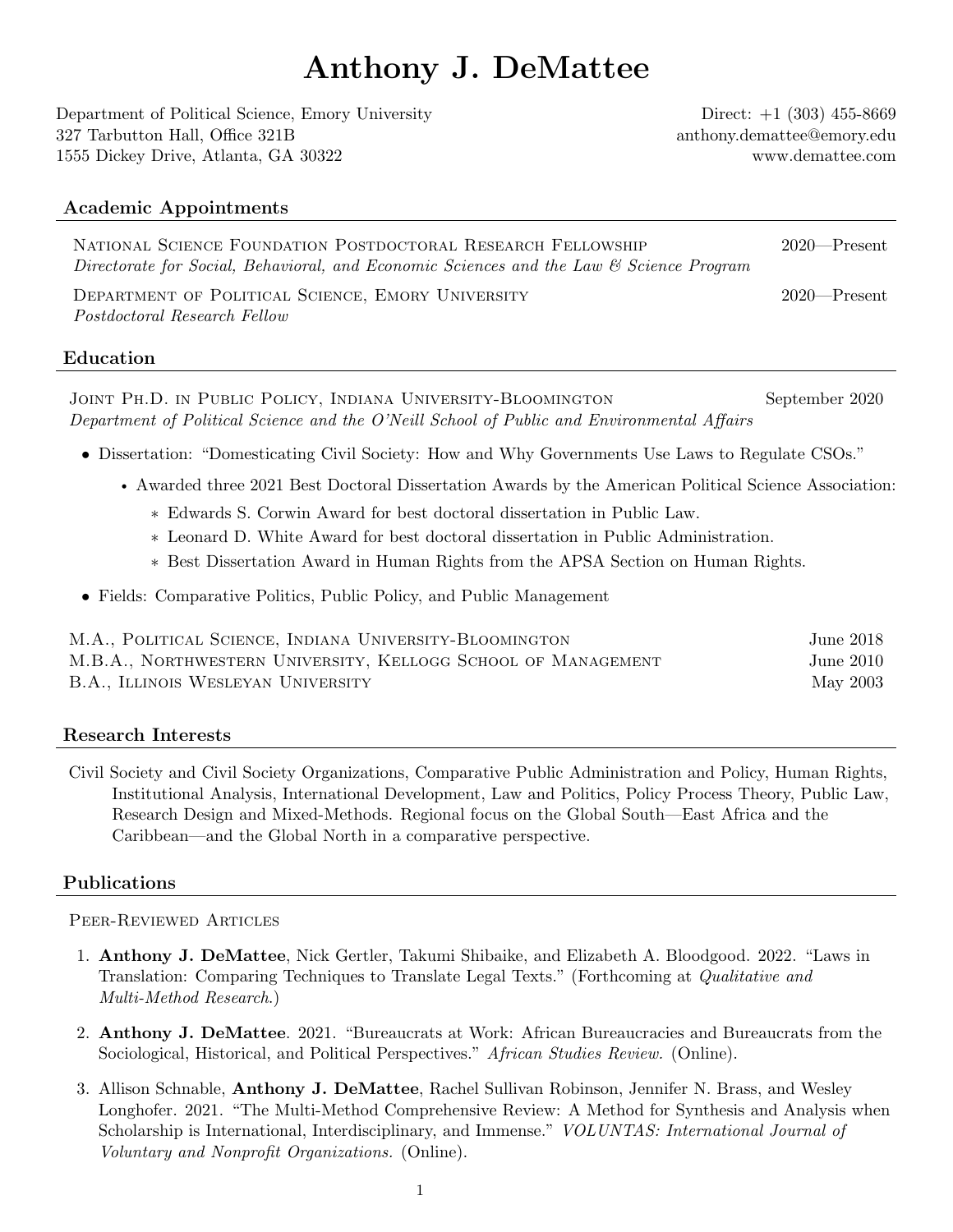- 4. Anthony J. DeMattee and Alasdair C. Rutherford. 2021. ["Biases in Low-Information Environments:](http://doi.org/10.1002/jid.3572) [Understanding For-Profit and Non-Profit Salary Differentials in Haiti."](http://doi.org/10.1002/jid.3572) Journal of International Development. 33(7): 1141– 1165.
- 5. Allison Schnable, Anthony J. DeMattee, Rachel Sullivan Robinson, and Jennifer N. Brass. 2021. ["International Development Buzzwords: Understanding Their Use Among Donors, NGOs, and](https://doi.org/10.1080/00220388.2020.1790532) [Academics."](https://doi.org/10.1080/00220388.2020.1790532) The Journal of Development Studies. 57(1): 26-44.
- 6. Anthony J. DeMattee. 2019. ["Covenants, Constitutions, and Distinct Law Types: Investigating](https://doi.org/10.1007/s11266-019-00151-2) [Governments' Restrictions on CSOs Using an Institutional Approach."](https://doi.org/10.1007/s11266-019-00151-2) VOLUNTAS: International Journal of Voluntary and Nonprofit Organizations. 30(6): 1229-1255.
- 7. Anthony J. DeMattee. 2019. ["Toward a Coherent Framework: A Typology and Conceptualization of](https://www.degruyter.com/document/doi/10.1515/npf-2018-0011/html) [CSO Regulatory Regimes."](https://www.degruyter.com/document/doi/10.1515/npf-2018-0011/html) Nonprofit Policy Forum. 9(4): 1-17.

Editor-Reviewed Book Chapters

- 1. Anthony J. DeMattee. 2022. "Taking Time and Distinct Law Types Seriously: How the Effect of CSO Laws Vary by Types and Unfold Over Time." In Rosolino Candel, Rosemarie Fike, and Robert Herzberg (Eds.) Institutions and Incentives in Public Policy: An Analytical Assessment of Non-Market Decision-Making. (Roman & Littlefield). In Production.
- 2. Anthony J. DeMattee and Chrystie F. Swiney. 2021. "Ostromian Logic Applied to Civil Society Organizations and the Rules that Shape Them." In Shelia Foster and Chrystie Swiney (Eds.) The Cambridge Handbook of Commons Research Innovations (Cambridge University Press), pp. 176-187.
- 3. Anthony J. DeMattee. 2019. "Was it Worth It?: The Effects of ODA, NGOs, and Time on the Haitian State." In Stefanie Haeffele, Abigail R. Hall, and Adam Millsap (Eds.) Informing Public Policy (Roman & Littlefield), pp. 141-169.

Research Articles Currently Under Review

- 1. Anthony J. DeMattee. "A Grammar of Institutions for Complex Legal Topics: Resolving Statutory Multiplicity and Scaling-up to Jurisdiction-Level Legal Institutions."
- 2. Luke M. Shimek and Anthony J. DeMattee. "Why Governments Soften and Toughen de facto Civil Society Restrictions: An Analysis of 172 Countries (1994-2014)."
- 3. Julie Lorah, Anthony J. DeMattee, Yiming Qian, Poh Li Lau, "Type I Error and Power Rates for Time-Invariant Predictors in Discrete Multilevel Survival Models: A Simulation Study."

BOOK MANUSCRIPTS

Anthony J. DeMattee. Domesticating Civil Society: How Democracies and Autocracies Use Laws to Structure the State-Society Relationship. In preparation for Cambridge University Press.

Conference Papers and Full Working Drafts

- 1. Anthony J. DeMattee. "Are Constitutions Important in Diffusion Research?: How Constitutional-Level Rules, Autocratic Learning, and Emulation Shape the Development of Civil Society Laws in East Africa."
	- Selected for Workshop on Openness in Law-Related Research. Sponsored by the Annotation for Transparent Inquiry, the Qualitative Data Repository, and the NSF's Law and Science program.
- 2. Anthony J. DeMattee. "To Legitimize and Manipulate: Government Officials Explain Why Non-Democracies Enact Permissive Civil Society Laws."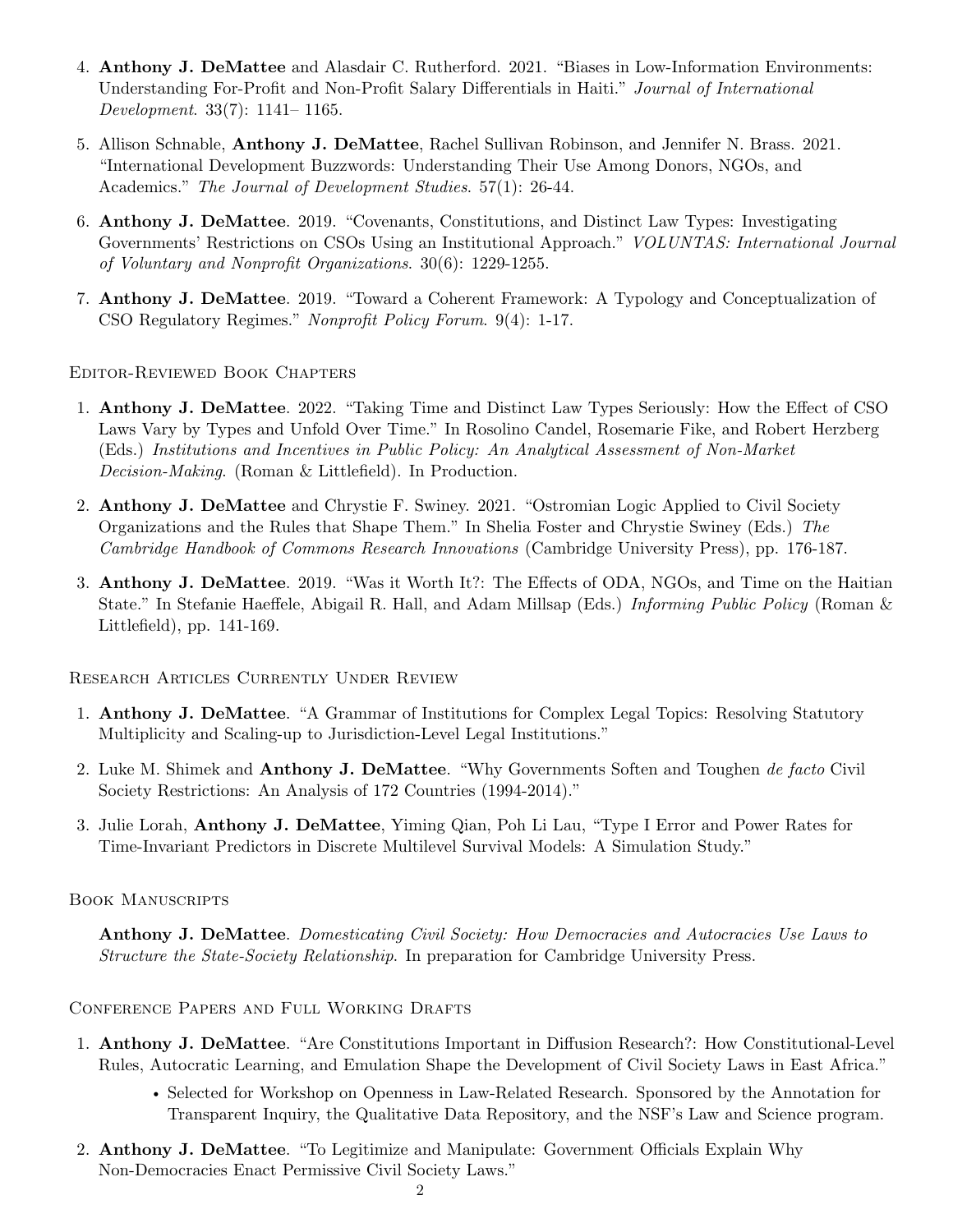- 3. Anthony J. DeMattee, Hallie G. Ludsin, Grace Shrestha, Grace Gerenday, Devon Thurman, and Jeffrey K. Staton. "How Burden and Standard Shifting Affect U.S. Immigration Judges' Bond Decisions."
- 4. Hallie G. Ludsin, Anthony J. DeMattee, and Matthew Lindsay. "Legal Fiction and Immigration Exceptionalism: An Empirical Challenge to Extraordinary Judicial Deference in Immigration Cases"

PROFESSIONAL REPORTS (SELECTED)

- "Beneficiary Targeting in Haiti: Detection Strategies." With Timothy T. Schwartz, Elie Melech Desir & Emile Pharrel. Coordination Nationale de la Securite Alimentaire (CNSA – Haiti), World Food Programme, and the Food and Agriculture Organization. 2015.
- "Case Study: Transparency & Incentives of Diverse Organizations Partnered in Development." With Chris Nicoletti & Ken Nugent. Posner Center for International Development. 2014.
- "Strategic Orientations for Humanitarian Aid Targeting in Haiti." With Timothy T. Schwartz, Elie Melech Desir & Emile Pharrel. Coordination Nationale de la Securite Alimentaire (CNSA—Haiti), World Food Programme, and Food and Agriculture Organization. 2014.
- "Commander's Emergency Response Program (CERP): Evidence of Effectiveness and Quantitative Measure of Impact." With Greg Hearne. U.S. Government Official Use. 2013.

#### Selected Awards, Fellowships, and Grants

#### Academic Awards

- [Edwards S. Corwin Award](https://www.apsanet.org/PROGRAMS/APSA-Awards/Edward-S-Corwin-Award) for best doctoral dissertation in the field of public law, broadly defined, including: the judicial process, judicial behavior, judicial biography, courts, law, legal systems, civil liberties, or any other substantial area, or any work which deals in a significant fashion with a topic related to or having substantial impact on the American Constitution. American Political Science Association (APSA) 2021. (Award Committee Citation: [click here](https://politicalsciencenow.com/anthony-demattee-receives-the-2021-edward-s-corwin-award/))
- [Leonard D. White Award](https://www.apsanet.org/PROGRAMS/APSA-Awards/Leonard-D-White-Award) for best doctoral dissertation in the field of public administration. APSA 2021. (Award Committee Citation: [click here](https://politicalsciencenow.com/anthony-demattee-receives-the-2021-leonard-d-white-award/))
- [Best Dissertation Award from the Human Rights Section](https://www.apsanet.org/STAFF/Membership-Workspace/Organized-Sections/Organized-Section-Awards/Organized-Section-Awards/Section-36#dissertation) of the American Political Science Association. APSA 2021.
- Public Policy, Politics, and Law (PPPL) 2019 Best Paper Award. PPPL section of Association for Research on Nonprofit Organizations and Voluntary Action (ARNOVA) 2020.

#### COMPETITIVE FELLOWSHIPS

- National Science Foundation SBE Postdoctoral Research Fellowship for Fundamental Research. Sponsored by the Directorate for Social, Behavioral and Economic Sciences (SBE) and Law and Science Program (LS). 2020. (Principal Investigator \$148,000).
- Ostrom Fellowship. Full-year fellowship sponsored by The Vincent and Elinor Ostrom Workshop in Political Theory and Policy Analysis at Indiana University. 2018. (\$20,000).
- Penn Social Impact Doctoral Fellowship. School of Social Policy & Practice at University of Pennsylvania. 2015. (\$3,000).

#### Research Grants & Fellowships

- Workshop on Openness in Law-Related Research. Sponsored by the Qualitative Data Repository to enhance transparency of empirical research on law-related topics. 2022. (\$1,500).
- Bentley Chair Dissertation Fellowship for Innovative Social Inquiry and Research Methods. Department of Political Science at Indiana University. 2020. (\$1,000).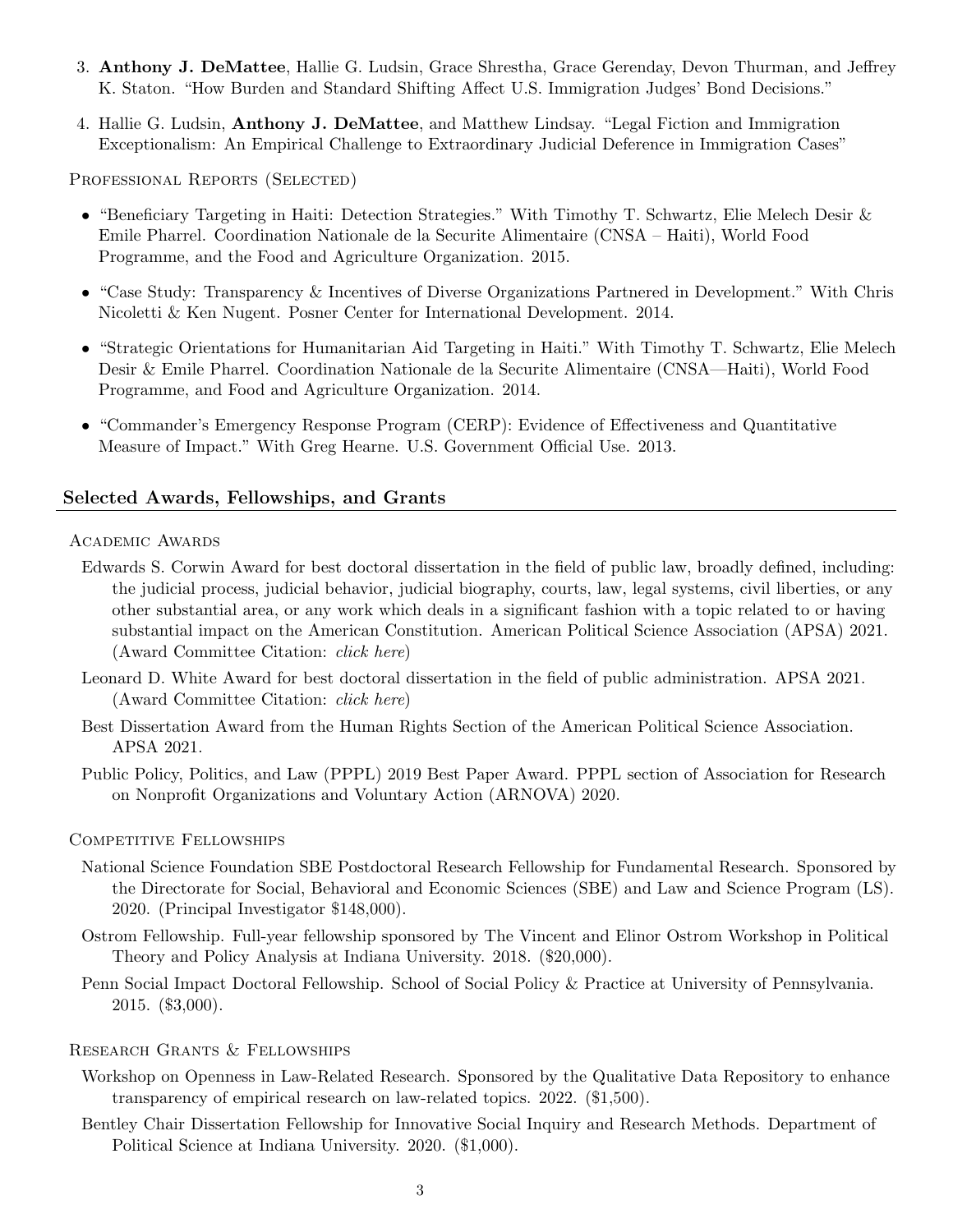- Association for Research on Civil Society in Africa Conference (AROCSA) Travel Grant to attend 3rd Annual Meeting. Sponsored by the Ford Foundation. Nairobi, Kenya. 2019. (\$1,500).
- Dissertation Research Grant. Department of Political Science at Concordia University. 2019. (\$1,140).
- Emory Conference on Institutions and Lawmaking Conference Travel Grant. Emory University Department of Political Science. 2019. (\$500).
- Ostrom Workshop Research Award. The Vincent and Elinor Ostrom Workshop in Political Theory and Policy Analysis at Indiana University. 2018 and 2019. (\$10,000).
- American Political Science Association Volcker Junior Scholar Research Grant. Sponsored by APSA and the APSA Centennial Center. 2018. (\$3,000).
- Summer Fellowship for Training in Research Methods. Used to attend Institute for Qualitative and Multi-Method Research (IQMR). Syracuse, NY. Fellowship sponsored by Indiana University and SPEA. 2017. (\$7,500 in-kind).

#### Selected Conferences and Presentations

- Mini-Conferences and Invited Talks
	- An Interdisciplinary Workshop on the Relations Between NGOs/Civil Society and States in Times of COVID-19. Minerva Center for the Rule of Law under Extreme Conditions at University of Haifa. Online. June 2021.
	- UT Austin Department of Government Research Series. The University of Texas at Austin Department of Government. Austin, TX. April 2020 (cancelled due to COVID).
	- Development in Dialogue annual conference of the Sociology of Development section of the American Sociological Association. University of Notre Dame. Notre Dame, IN. October 2019.
	- The Ostrom Workshop Research Series. The Vincent and Elinor Ostrom Workshop in Political Theory and Policy Analysis, Indiana University. Bloomington, IN. October 2019.
	- Research Group on Political Institutions and Economic Policy (PIEP Conference). The Vincent and Elinor Ostrom Workshop in Political Theory and Policy Analysis, Indiana University. Bloomington, IN. April 2019.
	- Emory Conference on Institutions and Lawmaking. Department of Political Science, Emory University. Atlanta, GA. March 2019.
	- NGO Data Workshop. Department of Political Science, Concordia University. Montreal, Canada. October 2018.
- PROFESSIONAL CONFERENCES
	- American Political Science Association (APSA) Annual Meeting. Seattle. September 2021. Panel organizer, presenter, discussant, chair, and non-presenting co-author.
	- International Society for Third-Sector Research (ISTR) 14th International Conference. Montreal/Online. July 2021. Panel organizer, presenter, discussant.
	- Law & Society Association (LSA) Annual Meeting. Chicago/Online. May 2021. Presenter and non-presenting co-author.
	- International Studies Association (ISA) Annual Meeting. Las Vegas/Online. April 2021. Panel organizer, presenter.
	- American Political Science Association (APSA) Annual Meeting. San Francisco/Online. September 2020. Panel organizer, presenter.
	- Association for Research on Nonprofit Organizations and Voluntary Action (ARNOVA) 48th Annual Conference. San Diego. November 2019. Presenter, discussant, chair.
	- American Political Science Association (APSA) Annual Meeting. Washington D.C.. September 2019. Panel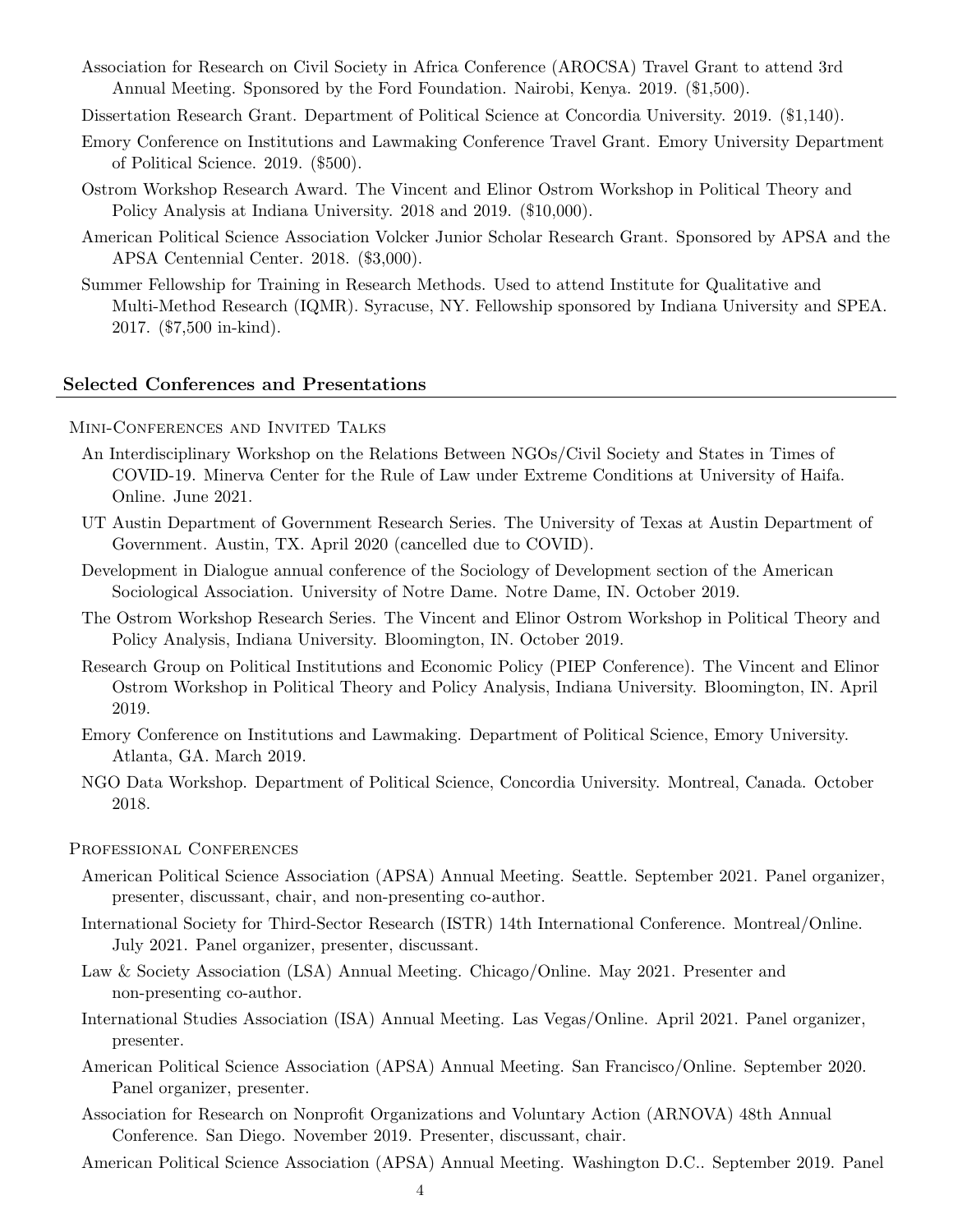organizer, presenter.

- American Sociological Association (ASA) Annual Meeting. New York. August 2019. Presenter (non-presenting).
- Association for Research on Civil Society in Africa (AROCSA) Annual Conference. Nairobi, Kenya. July 2019. Presenter.
- Workshop on the Ostrom Workshop 6th demi-decade conference (WOW6), Governance: Past, Present, and Future. Bloomington, IN. June 2019. Panel organizer, presenter.
- International Spring School on Public Policy. International Public Policy Association (IPPA). Denver. May 2019. Attendee, presenter.
- ISTR 13th International Conference. Amsterdam, The Netherlands. July 2018. Presenter.

Graduate & Undergraduate Guest Lectures

- "NGOs & Consequences: Good, Bad, Unexpected." Graduate course guest lecture for Prof. Jill Nicholson-Crotty. O'Neill School of Public and Environmental Affairs, Indiana University. April 2019.
- "Conducting Ethical Research." Undergraduate course guest lecture for Prof. Allison Schnable. O'Neill School of Public and Environmental Affairs, Indiana University. February 2019.
- "Laws & Regulations Understanding Rules, Managing Restrictions." Graduate course guest lecture for Prof. Jennifer Brass. O'Neill School of Public and Environmental Affairs, Indiana University. February 2018.
- "The Wacky World of Watchdogs." Graduate course guest lecture for Prof. Beth Gazley. O'Neill School of Public and Environmental Affairs, Indiana University. November 2017.
- "The Politics of Food Security & Famine." Undergraduate course guest lecture for Prof. Lauren MacLean. Department of Political Science, Indiana University March 2016.
- "In Harm's Way: Life or Death After Disaster Strikes." Oxfam America and Indiana University Hutton Honors College. Moderator and Discussant. Bloomington, IN, April 2015.

### Research Experience

- Cumulative Fieldwork Experience: Latin America and the Caribbean (primarily Haiti, 2011-2016); East Africa (primarily Kenya, 2018).
- Laws, Judiciaries, and National Security Agencies: Advancing Theory and Concepts of Civil Society Laws. National Science Foundation Award 2004520. Principal Investigator. (\$148,000).
- U.S. Department of Justice Executive Office for Immigration Review (EOIR) case file electronic database. Able to reassemble data on immigration courts and immigrant detention from the agency's FOIA library.
- NGO Knowledge Collective. Lead research assistant (2015-2017) to Jennifer N. Brass (Indiana University), Allison Schnable (Indiana University), Wes Longhofter (Emory University), and Rachel S. Robinson (American University). The research platform is the result of a systematic review of over 3,000 English, peer-reviewed, social science journal articles about NGOs in development published 1980-2014. [www.ngoknowledgecollective.org.](www.ngoknowledgecollective.org)
- Domesticating Civil Society: How and Why Governments Use Laws to Regulate CSOs. Book-length dissertation combining qualitative coding of 285 laws from 17 countries written in six languages, quantitative analysis of policy adoption and diffusion, and qualitative and archival field-research to understand their historical implementation.

## Methods & Language Training

Anno-Rep: a tool for restructuring, editing, and packaging annotations accompanying a manuscript. A methodological tool to support Annotation for Transparent Inquiry. 2022.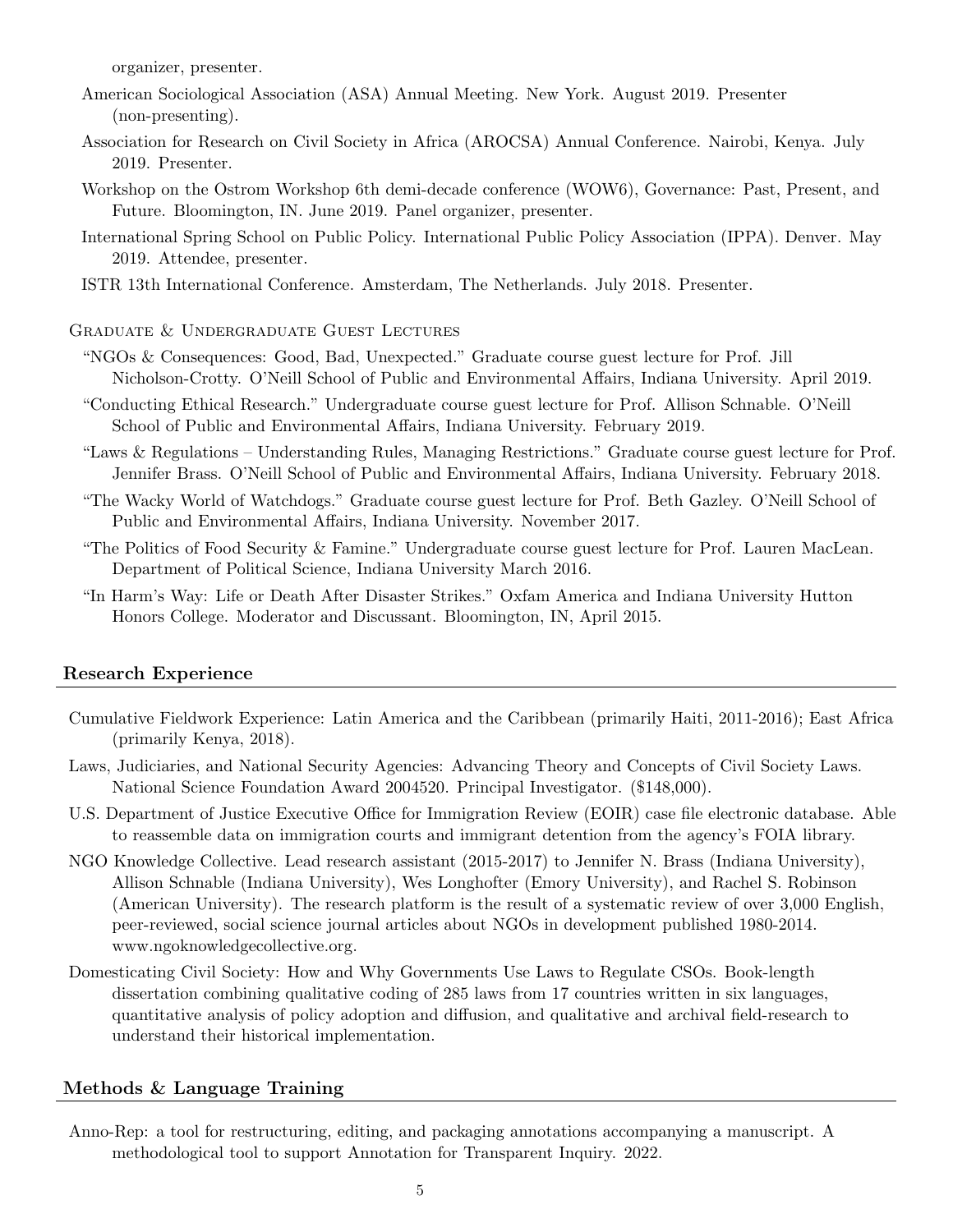- Institutional Analysis and Development. Instructed by William Blomquist, Ostrom Workshop in Political Theory & Policy Analysis and Department of Political Science. 2019.
- Causal Inference and Multi-Method Research. Instructed by Jason Seawright, Department of Political Science at Northwestern University. The Institute for Qualitative and Mixed-Methods Research (IQMR). 2017.
- Computer Assisted Text Analysis and Topic Modeling. Instructed by Will Lowe, Department of Politics and Woodrow Wilson School at Princeton. The Institute for Qualitative and Mixed-Methods Research (IQMR). 2017.
- Qualitative Comparative Analysis and Fuzzy Sets. Instructed by Charles Ragin, Sociology at University of California, Irvine. The Institute for Qualitative and Mixed-Methods Research (IQMR). 2017.
- Within-Case and Small-N Analysis. Instructed by Andrew Bennett, Department of Government at Georgetown University. The Institute for Qualitative and Mixed-Methods Research (IQMR). 2017.
- Categorical Data Analysis. Instructed by Scott J. Long, Departments of Sociology and Statistics at Indiana University. 2016.
- The Workflow of Social Science and Data Analysis. Instructed by Scott J. Long, Departments of Sociology and Statistics at Indiana University. 2016.
- Field Research and Strategies for Social Inquiry. Instructed by Lauren M. MacLean, Department of Political Science at Indiana University. 2015.

Languages: French (conversant reader); Haitian Creole (basic speaker and reader); Kiswahili (beginner)

# Professional Service & Memberships

International Service

- Assistant to the CEO. National Council for Law Reporting (Kenya Law). Government of Kenya. 2020.
- Assistant to the Librarian. Clerk of the Senate and the Library of Parliament. Parliament, Government of Kenya. 2018.
- Assistant to the Registrar. Registrar General and Deputy Attorney General. State Law Office, Government of Kenya. 2018.

SERVICE TO THE DISCIPLINE

- Reviewer (manuscripts). American Journal of Political Science, American Political Science Review, British Journal of Political Science, Global Policy, Law & Society Review, Journal of Public and Nonprofit Affairs, Nonprofit Management & Leadership, Nonprofit and Voluntary Sector Quarterly, Public Administration Review; VOLUNTAS.
- Ph.D. Seminar Discussant. International Society for Third-Sector Research Biannual Dissertation Workshop. 2021.
- Legal Translations. The International Center for Not-for-Profit Law (ICNL).
- Conference Organizing Committee. Workshop on the Ostrom Workshop 6th demi-decade conference (WOW6), Governance: Past, Present, and Future. Bloomington, IN. 2019.
- African Scholar Liaison. Institute for Qualitative and Mixed-Methods Research. 2017.

SERVICE TO THE UNIVERSITY

- Research Mentor. Immigration Law Lab. Department of Political Science, Emory University. 2020—Present.
- Reviewer (faculty applications). Fischer Faculty Fellowship. O'Neill School of Public and Environmental Affairs, Indiana University. 2019.
- Doctoral Student/Admitted Student Matriculation Liaison. O'Neill School of Public and Environmental Affairs. 2015—2018.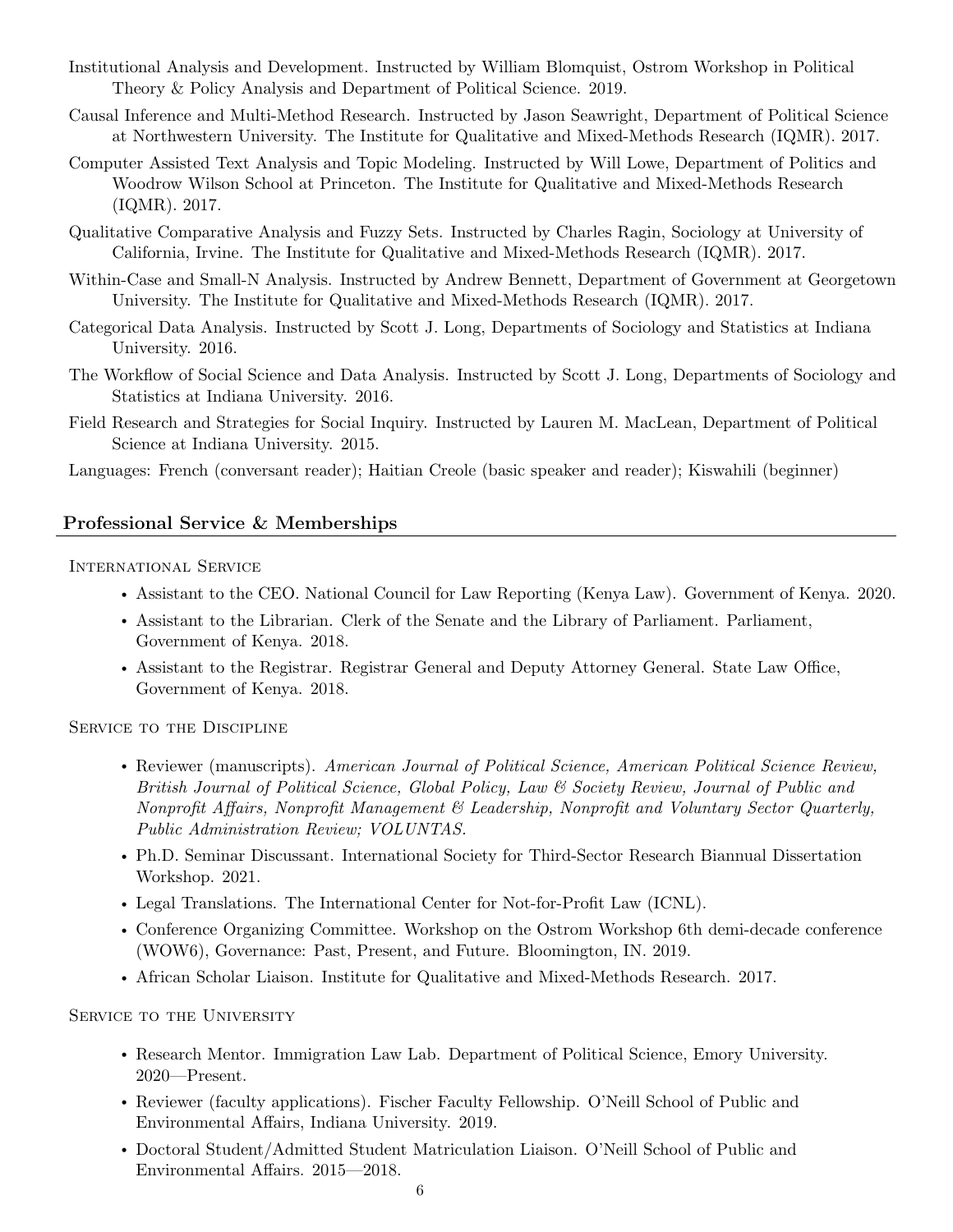• Moderator and Discussant. "In Harm's Way: Life or Death After Disaster Strikes." Oxfam America and Indiana University Hutton Honors College. 2015.

SERVICE TO THE COMMUNITY

- Docent and volunteer for the National Center for Civil and Human Rights. Atlanta, GA. 2021—Present.
- Volunteer for the West Atlanta Watershed Alliance. Atlanta, GA. 2020—Present.
- Poll Official and Monitor, 2020 U.S. Senate Runoff Elections. DeKalb County, GA. January 2021.
- Poll Official and Monitor, 2020 General Election. DeKalb County, GA. November 2020.
- Executive Board Member for Coloradans for the Alternatives to the Death Penalty. 2012—2013.

PROFESSIONAL MEMBERSHIPS (current and recent)

- American Political Science Association (APSA).
	- ∗ Section Member: African Politics Conference Group; Civil Society, Policy, and Power; Comparative Politics; Democracy and Autocracy; Human Rights; Law and Courts; Political Economy; Public Administration; Public Policy; Qualitative and Multi-methods Research
- Annotation for Transparent Inquiry (ATI) working group member for Empowering Open Law and Science.
- Association for Research on Civil Society in Africa (AROCSA)
- Association for Research on Nonprofit Organizations and Voluntary Action (ARNOVA).
	- ∗ Section Member: Public Policy, Politics, and Law
- Global Law & Politics Network, an initiative of the NSF Law & Science funded project Building Convergent Research Communities in Global Legal Studies.
- International Public Policy Association (IPPA)
- International Society for Third-Sector Research (ISTR)
	- ∗ Law and Regulation Affinity Group
- International Studies Association (ISA)
- Law and Society Association (LSA).
	- ∗ Collaborative Research Networks: African Law and Society; Law and Social Movements; Law and Development; Law and Political Economy; Lay Participation in Legal Systems
- Midwest Political Science Association (MPSA)

Academic Institutional Affiliations (current and recent)

- Academic Council on the United Nations System (ACUNS)
- British Institute in Eastern Africa (BIEA)
- Institute for Development Studies (IDS), The University of Nairobi
- Jesuit Historical Institute in Africa (JHIA)
- L'Institut français de recherche en Afrique (French Institute for Research in Africa IFRA)
- Ostrom Workshop in Political Theory & Policy Analysis